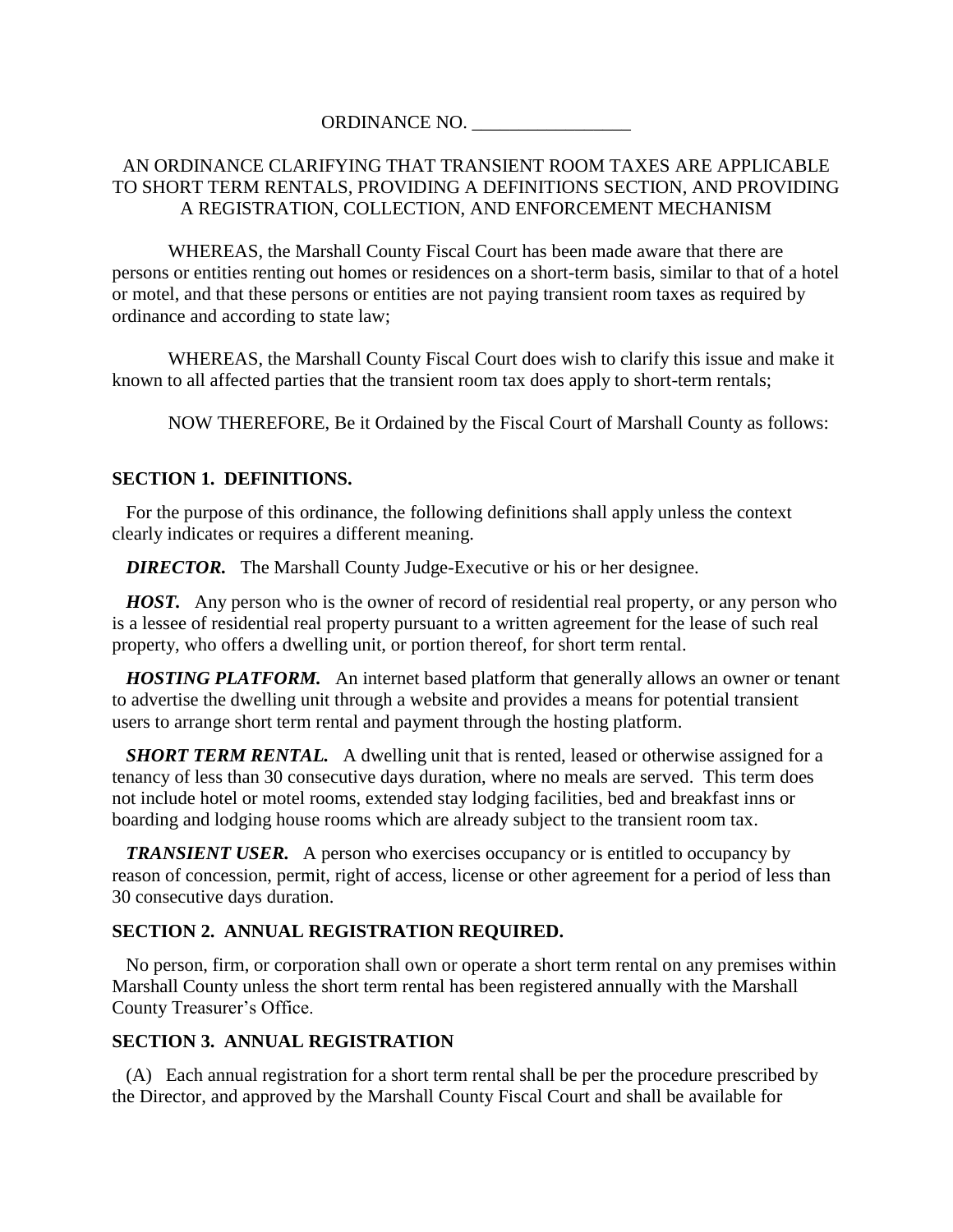paperless, online registration upon the effective date of this subchapter. The registration form, at a minimum, shall include the following:

 (1) The name, address, phone number, and email address of the host and of a person residing or located within 25 miles of the short term rental who shall be responsible for addressing any maintenance or safety concerns; and

(2) The location of the short term rental.

(3) The name of any and all hosting platforms that the short term rental utilizes to advertise.

# **SECTION 4. COMPLIANCE WITH FEDERAL, STATE AND LOCAL LAWS AND REGULATIONS.**

 Each separate short term rental shall be in compliance with any currently applicable laws and regulations of the federal, state, or local governments, as may be amended from time to time including but not limited to, laws or regulations on nondiscrimination, zoning, building, safety, property maintenance, health and sanitation, fire, electrical, plumbing, mechanical, and other applicable laws. Accordingly, each separate short term rental shall be subject to inspection from regulating agencies to ensure compliance.

## **SECTION 5. TRANSIENT OCCUPANCY TAXES.**

 (A) Transient occupancy taxes are to be collected and paid to the Marshall County Treasurer pursuant to this ordinance, Ordinance No. 2013-08, and KRS 91A.350, KRS 91A.360 and KRS 91A.390; and

 (B) Transient occupancy taxes are ultimately the responsibility of the host, but the collection and remission of all required taxes may be paid by a hosting platform on behalf of host if the short term rental is affiliated with one or more hosting platforms.

## **SECTION 6. DUTIES OF A HOST.**

It shall be the duty of a host under this subchapter to ensure that:

- (A) The short term rental meets the minimum standards for any and all applicable fire codes;
- (B) There shall be no more than one contract per short term rental at a time;

 (C) The number of transients occupying a short term rental shall be limited to two persons per bedroom, plus four persons; and

 (D) There is no signage on the premises of the short term rental advertising or identifying the short term rental.

## **SECTION 7. ENFORCEMENT.**

 In addition to the penalties provided in Ordinance No. 2013-08, the Director is authorized to enforce the provisions of this subchapter through declaratory, injunctive and other civil actions filed in any court of competent jurisdiction.